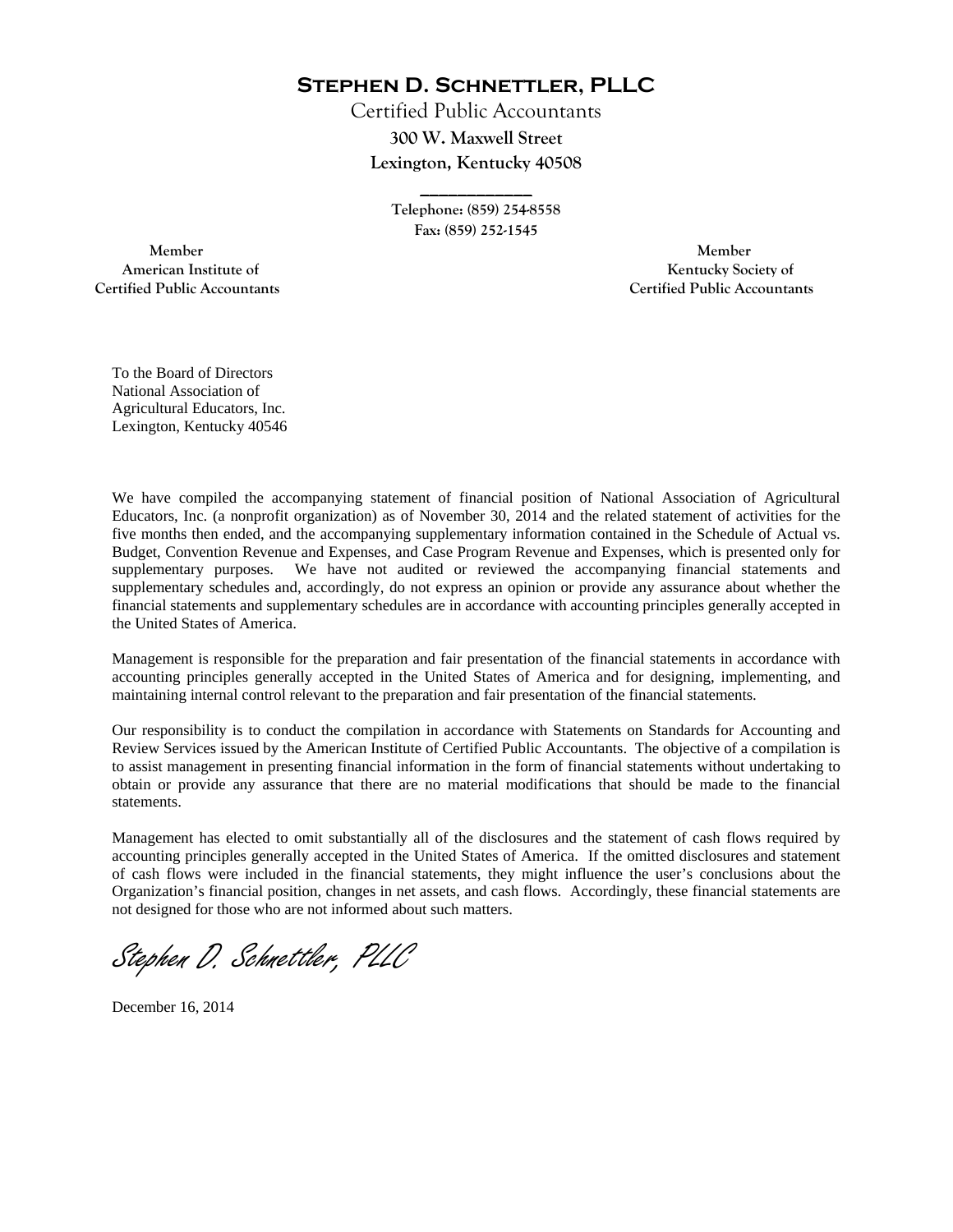# NATIONAL ASSOCIATION OF AGRICULTURAL EDUCATORS, INC. **Statement of Financial Position** November 30, 2014

| <b>ASSETS</b>                         |               |           |
|---------------------------------------|---------------|-----------|
| Cash on deposit                       | \$            | 88,882    |
| Investments - operating fund          |               | 596,764   |
| Investments - life membership fund    |               | 208,027   |
| Investments - reserve fund            |               | 2,723     |
| Accounts receivable                   |               | 471,560   |
| Prepaid expenses                      |               | 215,239   |
| Property and equipment - CASE         |               | 732       |
| Property and equipment                |               | 9,453     |
| <b>TOTAL ASSETS</b>                   | \$            | 1,593,380 |
| <b>LIABILITIES AND NET ASSETS</b>     |               |           |
| <b>LIABILITIES</b>                    |               |           |
| Accounts payable                      | $\mathcal{S}$ | 79,402    |
| Accrued leave payable                 |               | 33,802    |
| Other current liabilities             |               | 8,080     |
| <b>TOTAL LIABILITIES</b>              |               | 121,284   |
| <b>NET ASSETS</b>                     |               |           |
| Unrestricted net assets:              |               |           |
| Current operation                     |               | 926,805   |
| Board designated for special purposes |               | 206,605   |
| Temporarily restricted net assets     |               | 480       |
| <b>CASE Project</b>                   |               | 338,206   |
| <b>TOTAL NET ASSETS</b>               |               | 1,472,096 |
| TOTAL LIABILITIES AND NET ASSETS      | \$            | 1,593,380 |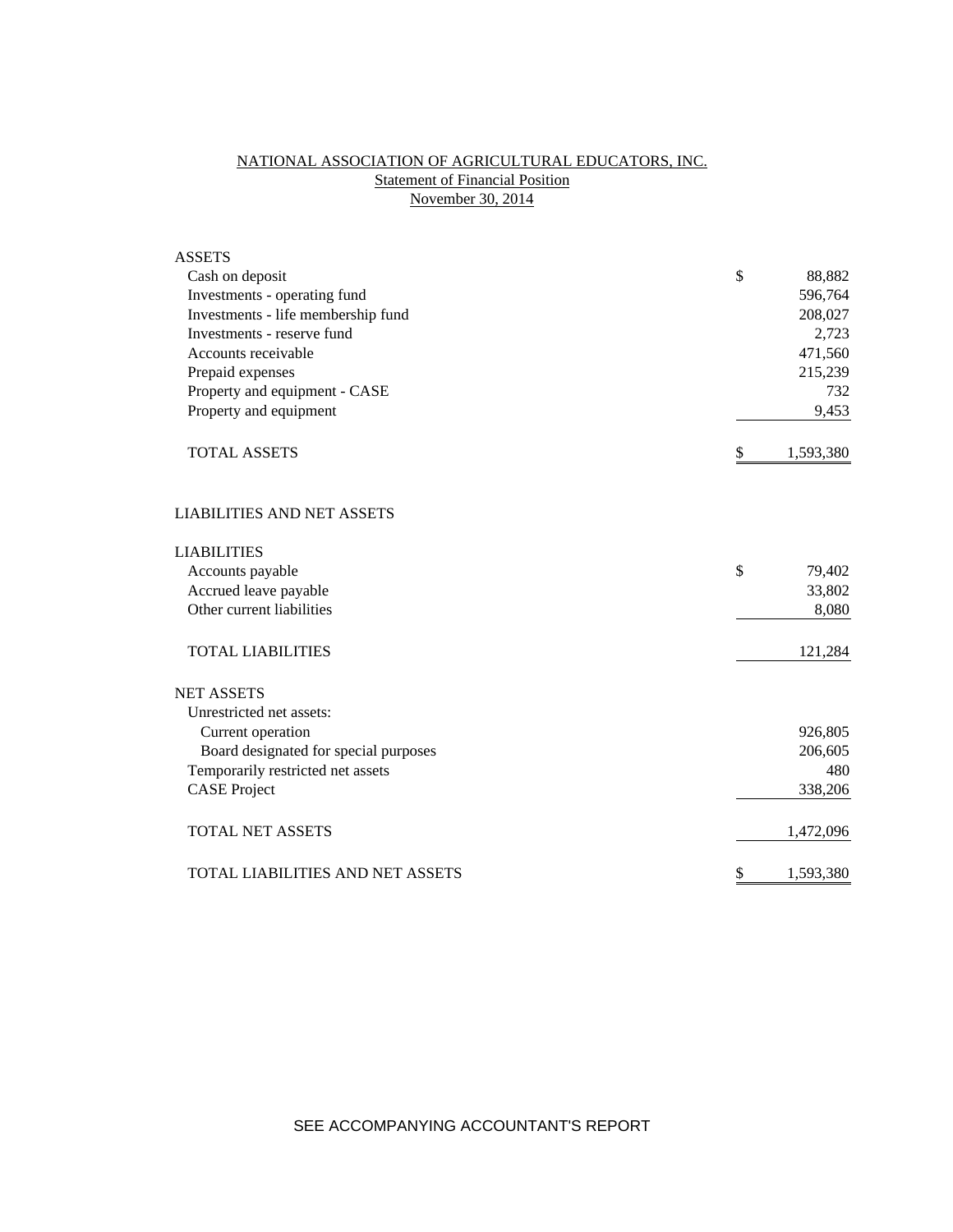### NATIONAL ASSOCIATION OF AGRICULTURAL EDUCATORS, INC. **Statement of Activities** For the Five Months ended November 30, 2014

|                                       | Unrestricted |                          |       |            |             |               |                 |
|---------------------------------------|--------------|--------------------------|-------|------------|-------------|---------------|-----------------|
|                                       | Current      |                          | Board |            | Temporarily | CASE          |                 |
|                                       |              | Operations               |       | Designated | Restricted  | Project       | Total           |
| Revenue, Gains and Losses             |              |                          |       |            |             |               |                 |
| Membership dues                       | \$           | 317,424                  | \$    | 3.450      | \$          | \$            | \$<br>320,874   |
| Convention registration               |              | 94,008                   |       |            |             |               | 94,008          |
| Sponsorship and awards                |              | 9,500                    |       |            |             |               | 9,500           |
| Merchandise sales                     |              | 1,360                    |       |            |             |               | 1,360           |
| Contributions                         |              |                          |       |            | 480         |               | 480             |
| Management fees                       |              |                          |       |            |             |               |                 |
| Net realized and unrealized           |              |                          |       |            |             |               |                 |
| gains (losses) on securities          |              | 23.528                   |       |            |             |               | 23,528          |
| Interest and dividends                |              | 16                       |       |            |             |               | 16              |
| FFA Foundation projects               |              | 11,302                   |       |            |             |               | 11,302          |
| CASE Program income                   |              |                          |       |            |             | 1,103,297     | 1,103,297       |
| Other income                          |              | 205,322                  |       |            |             |               | 205,322         |
| Total Revenue, Gaines and Losses      |              | 662,460                  |       | 3,450      | 480         | 1,103,297     | 1,769,687       |
| Net Assets Released from Restrictions |              |                          |       |            |             |               |                 |
| Total Revenue, Gains and Losses       |              |                          |       |            |             |               |                 |
| and Reclassifications                 |              | 662,460                  |       | 3,450      | 480         | 1,103,297     | 1,769,687       |
| Expenses                              |              |                          |       |            |             |               |                 |
| General expenses                      |              | 385,995                  |       |            |             |               | 385,995         |
| FFA Foundation projects               |              | 20,797                   |       |            |             |               | 20,797          |
| <b>CASE Program expenses</b>          |              | $\overline{\phantom{a}}$ |       |            |             | 954,816       | 954,816         |
| Convention expenses                   |              | 34,801                   |       |            |             |               | 34,801          |
| Total expenses                        |              | 441,593                  |       |            |             | 954,816       | 1,396,409       |
| INCREASE (DECREASE) IN NET ASSETS     |              | 220,867                  |       | 3,450      | 480         | 148,481       | 373,278         |
| NET ASSETS AT BEGINNING OF PERIOD     |              | 705,938                  |       | 203,155    |             | 189,725       | 1,098,818       |
| NET ASSETS AT END OF PERIOD           | \$           | 926,805                  | \$    | 206,605    | \$<br>480   | \$<br>338,206 | \$<br>1,472,096 |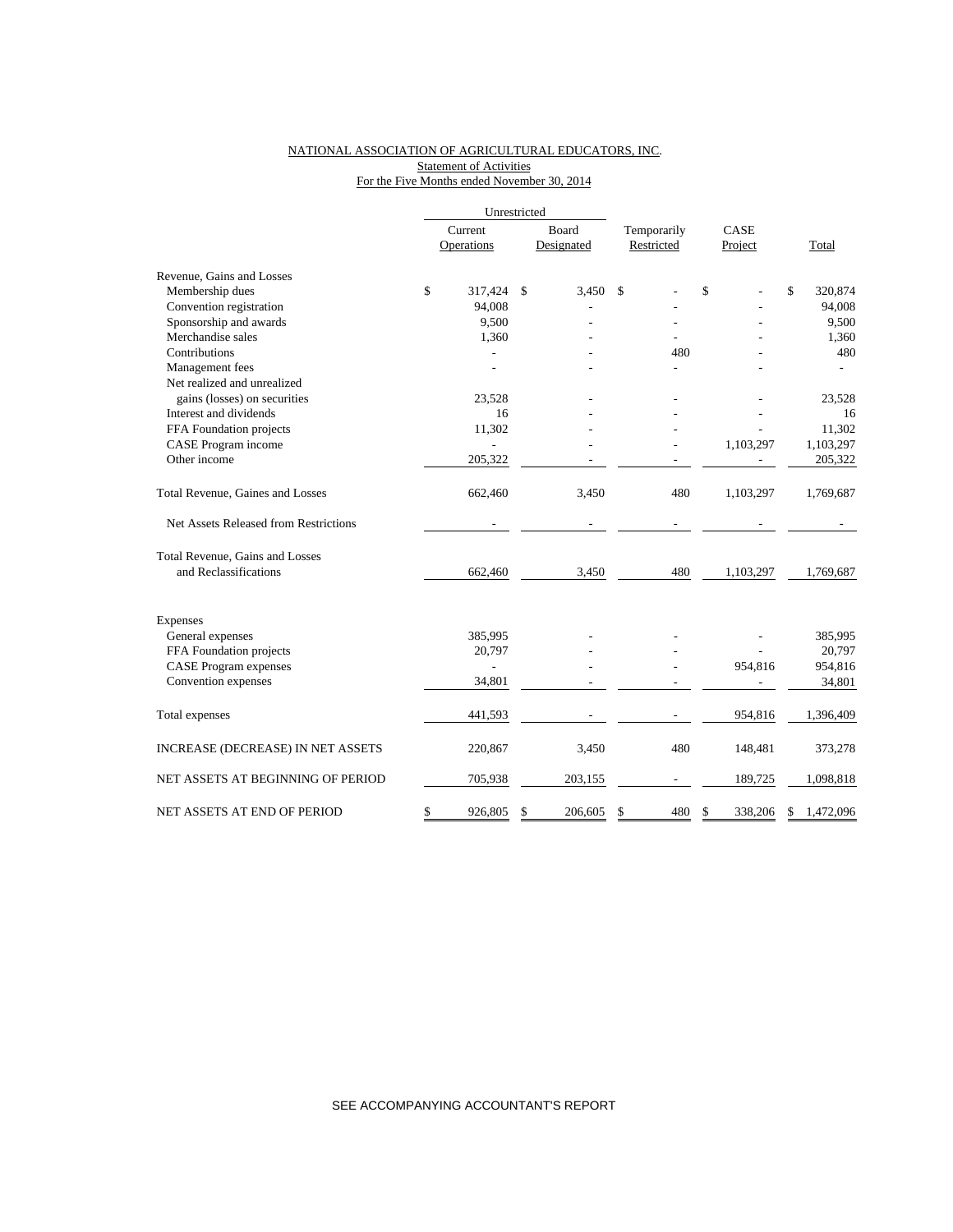#### NATIONAL ASSOCIATION OF AGRICULTURAL EDUCATORS, INC. For the One and Five Months Ended November 30, 2014 Schedule of Actual vs. Budget

|                                                       | <b>MONTH</b><br><b>ACTUAL</b>   | <b>MONTH</b><br><b>BUDGET</b> | <b>MONTH</b><br><b>SVARIANCE</b> | YEAR TO DATE<br>ACTUAL             | <b>YEAR</b><br><b>BUDGET</b>               | <b>YEAR</b><br><b>SVARIANCE</b> |
|-------------------------------------------------------|---------------------------------|-------------------------------|----------------------------------|------------------------------------|--------------------------------------------|---------------------------------|
| <b>REVENUE</b>                                        |                                 |                               |                                  |                                    |                                            |                                 |
| Member dues                                           | \$<br>41,463                    | \$<br>31,385                  | \$<br>10,078                     | \$<br>316,224                      | \$<br>376,615                              | (60, 391)<br>\$                 |
| Corporate membership dues<br><b>NSTA Dues</b>         | 750<br>$\overline{\phantom{a}}$ | 2,500<br>÷                    | (1,750)                          | 4,650<br>ä,                        | 30,000<br>ä,                               | (25,350)<br>٠                   |
| Delmar scholarships                                   |                                 | 625                           | (625)                            | Ĭ.                                 | 7,500                                      | (7,500)                         |
| Freshman scholarships                                 |                                 |                               |                                  |                                    |                                            |                                 |
| Foundation management fees                            |                                 | 7,083                         | (7,083)                          | L,                                 | 85,000                                     | (85,000)                        |
| MBNA affinity credit card program                     |                                 | $\overline{a}$                | ٠                                | Ĭ.                                 | ÷,                                         |                                 |
| Toyota vehicle lease management fee                   |                                 |                               |                                  |                                    |                                            |                                 |
| Interest and dividends                                | $\overline{c}$                  | 1,667                         | (1,665)                          | 16                                 | 20,000                                     | (19, 984)                       |
| Net realized and unrealized                           |                                 |                               |                                  |                                    |                                            |                                 |
| gains (losses) on securities                          | 13,112                          | ÷                             | 13,112                           | 23,528                             | ä,                                         | 23,528                          |
| Merchandise sales                                     | 337                             | 708                           | (371)                            | 1,360                              | 8,500                                      | (7,140)                         |
| Investment income, Life Fund                          | $\overline{\phantom{a}}$        | 42                            | (42)                             | $\overline{\phantom{a}}$           | 500                                        | (500)                           |
| Contributions, Legislative Fund                       | $\overline{a}$                  | ٠                             | $\overline{\phantom{a}}$         | 480                                | i,                                         | 480                             |
| Miscellaneous income                                  | $\overline{\phantom{a}}$        | 417                           | (417)                            | 271                                | 5,000                                      | (4, 729)                        |
| Scholarship raffle proceeds                           | L,                              | 125                           | (125)                            | $\frac{1}{2}$                      | 1,500                                      | (1,500)                         |
| National Teach Ag Campaign                            | 71,597                          | 13,833                        | 57,764                           | 95,169                             | 166,000                                    | (70, 831)                       |
| Teacher Ag non-foundation revenue                     | 3,116                           | $\overline{\phantom{a}}$      | 3,116                            | 3,116                              | $\overline{\phantom{a}}$<br>$\overline{a}$ | 3,116                           |
| Teacher crisis fund                                   | 150<br>÷,                       | ÷,                            | 150                              | 1,613                              |                                            | 1,613                           |
| <b>BFRDP</b> Grant<br>AEM business manager stipend    |                                 | 2,500<br>333                  | (2,500)                          | 12,797<br>$\overline{\phantom{a}}$ | 30,000<br>4,000                            | (17,203)                        |
| AEM subscriptions                                     | $\overline{\phantom{a}}$        | ٠                             | (333)<br>ä,                      | 10                                 | L,                                         | (4,000)<br>10                   |
| Webinar revenue                                       |                                 | $\overline{\phantom{a}}$      | ä,                               |                                    | $\overline{a}$                             | ÷,                              |
| DuPont Agrisciense                                    | 11,664                          |                               | 11,664                           | 22,763                             |                                            | 22.763                          |
| <b>NPS</b>                                            | i,                              | $\overline{\phantom{a}}$      | L,                               | $\overline{a}$                     | Ĭ.                                         | $\overline{\phantom{a}}$        |
| State website development                             |                                 |                               |                                  |                                    |                                            |                                 |
| Hurricane relief                                      |                                 |                               | ä,                               | L,                                 | i,                                         | ÷                               |
| Credit card revenue                                   |                                 |                               | $\overline{a}$                   | $\overline{a}$                     | ä,                                         | ÷.                              |
| F <sub>2F</sub> revenue                               |                                 |                               |                                  |                                    | 15,000                                     | (15,000)                        |
| CASE management fee                                   |                                 | 2,000                         | (2,000)                          | $\overline{a}$                     | 24,000                                     | (24,000)                        |
| Council MMM management fee                            |                                 | 417                           | (417)                            | ÷.                                 | 5,000                                      | (5,000)                         |
| COP                                                   |                                 | ÷,                            | ÷,                               | 57,400                             | 24,600                                     | 32,800                          |
| FFA Foundation project - TTTK                         |                                 | 3,875                         | (3,875)                          | 4,000                              | 46,500                                     | (42,500)                        |
| FFA Foundation project - OPAP                         |                                 | 1,000                         | (1,000)                          | (227)                              | 12,000                                     | (12, 227)                       |
| FFA Foundation project - OMSP                         |                                 | 1,000                         | (1,000)                          | ÷,                                 | 12,000                                     | (12,000)                        |
| FFA Foundation project - OT                           |                                 | 917                           | (917)                            | 2,134                              | 11,000                                     | (8, 866)                        |
| FFA Foundation project - OYM                          |                                 | 917                           | (917)                            | 5,395                              | 11,000                                     | (5,605)                         |
| FFA Foundation project - Lifetime Achievement         |                                 | 208                           | (208)                            | $\overline{\phantom{0}}$           | 2,500                                      | (2,500)                         |
| FFA Foundation project - Outstanding Service Citation |                                 | 205                           | (205)                            | ٠                                  | 2,460                                      | (2,460)                         |
| FFA Foundation teacher workshop                       |                                 | 958                           | (958)                            | ٠                                  | 11,500                                     | (11,500)                        |
| FFA Foundation internet café                          |                                 | $\overline{\phantom{a}}$      | $\overline{\phantom{a}}$         | L,                                 | $\overline{\phantom{a}}$                   | $\overline{\phantom{a}}$        |
| FFA Foundation Pfizer classroom                       |                                 | ÷,                            | ÷,                               |                                    | L,                                         |                                 |
| FFA Foundation Regional Grants Revenue                |                                 | 1,500                         | (1,500)                          | $\overline{a}$                     | 18,000                                     | (18,000)                        |
| FFA Foundation Agriscience Teacher                    |                                 | 1,562                         | (1, 562)                         | ä,                                 | 18,740                                     | (18,740)                        |
| FFA Foundation NATAA/NAII                             |                                 | 10,000                        | (10,000)                         | $\overline{a}$                     | 120,000                                    | (120,000)                       |
| FFA Foundation project - XLR8                         |                                 |                               |                                  | L,                                 | 24,000                                     | (24,000)                        |
| CASE program net income                               | 104,950                         | ÷.                            | 104,950                          | 148,481                            | ÷,                                         | 148,481                         |
| Convention net income                                 | 82,520                          | 4,587                         | 77,933                           | 80,890                             | 48,050                                     | 32,840                          |
| TOTAL REVENUE                                         | 329,661                         | 90,364                        | 239,297                          | 780,070                            | 1,140,965                                  | (360, 895)                      |
| <b>EXPENSES</b>                                       |                                 |                               |                                  |                                    |                                            |                                 |
| Salaries                                              | 37,733                          | 28,050                        | 9,683                            | 150,094                            | 336,594                                    | (186, 500)                      |
| Taxes and benefits                                    | 10,502                          | 7,037                         | 3,465                            | 35,294                             | 84,448                                     | (49, 154)                       |
| Computer service                                      | $\mathcal{L}_{\mathcal{A}}$     | 625                           | (625)                            | 2,362                              | 7,500                                      | (5, 138)                        |
| Telephone                                             | 219                             | 333                           | (114)                            | 853                                | 4,000                                      | (3, 147)                        |
| Accounting                                            | 650                             | 1,317                         | (667)                            | 3,250                              | 15,800                                     | (12, 550)                       |
| Depreciation                                          | 249                             | 333                           | (84)                             | 1,247                              | 4,000                                      | (2,753)                         |
| Rent                                                  | $\overline{\phantom{a}}$        | 625                           | (625)                            | $\sim$                             | 7,500                                      | (7,500)                         |
| Insurance                                             | 730                             | 542                           | 188                              | 3,651                              | 6,500                                      | (2, 849)                        |
| Legal                                                 | $\overline{a}$                  | 83                            | (83)                             |                                    | 1,000                                      | (1,000)                         |
| Office Supplies                                       | 96                              | 667                           | (571)                            | 733                                | 8,000                                      | (7,267)                         |
| Bank charges and investment fees                      | ÷,                              | $\,$ 8 $\,$                   | (8)                              | 3,946                              | 100                                        | 3,846                           |
| Printing, general                                     | L,                              | 417                           | (417)                            | 911                                | 5,000                                      | (4,089)                         |
| Staff training                                        |                                 | 42                            | (42)                             | $\overline{\phantom{a}}$           | 500                                        | (500)                           |
| Taxes and licenses                                    | $\overline{a}$                  | 8                             | (8)                              | ٠                                  | 100                                        | (100)                           |
| Membership and contributions                          | ÷,                              | 1,417                         | (1, 417)                         | 15,340                             | 17,000                                     | (1,660)                         |
| Travel, staff                                         | 1,362                           | 2,083                         | (721)                            | 434                                | 25,000                                     | (24, 566)                       |
| Promotion and marketing                               | $\frac{1}{2}$                   | 1,000                         | (1,000)                          | 2,500                              | 12,000                                     | (9,500)                         |
| Merchandise and diaries                               | 834                             | 500                           | 334                              | 1,999                              | 6,000                                      | (4,001)                         |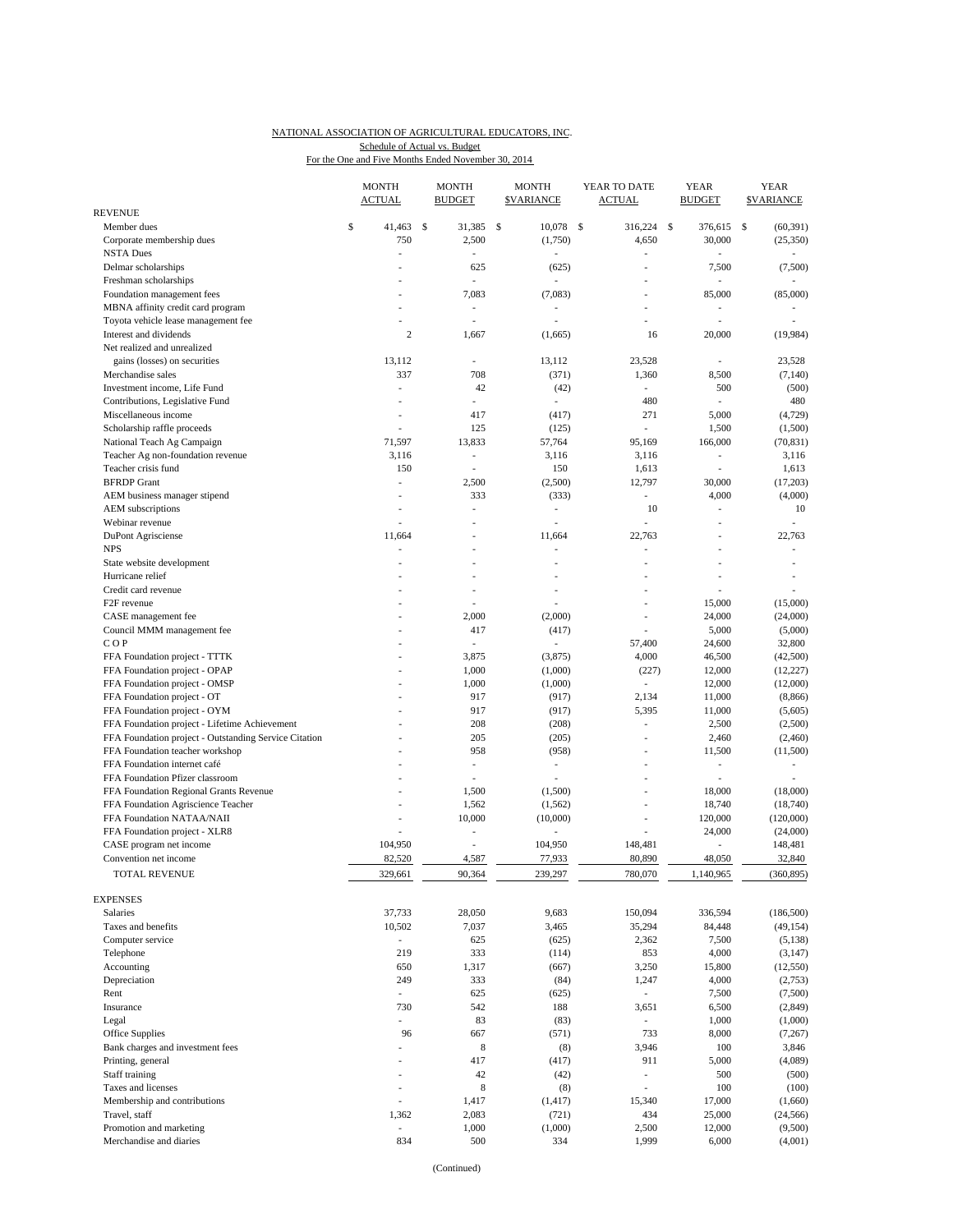#### NATIONAL ASSOCIATION OF AGRICULTURAL EDUCATORS, INC. For the One and Five Months Ended November 30, 2014 Schedule of Actual vs. Budget

|                                                       | <b>MONTH</b>             | <b>MONTH</b>             | <b>MONTH</b>             | YEAR TO DATE             | <b>YEAR</b>    | <b>YEAR</b>      |
|-------------------------------------------------------|--------------------------|--------------------------|--------------------------|--------------------------|----------------|------------------|
|                                                       | <b>ACTUAL</b>            | <b>BUDGET</b>            | <b>\$VARIANCE</b>        | <b>ACTUAL</b>            | <b>BUDGET</b>  | <b>SVARIANCE</b> |
| Photocopying                                          | $\overline{a}$           | 8                        | (8)                      | ÷,                       | 100            | (100)            |
| Postage, general                                      | 26                       | 500                      | (474)                    | 408                      | 6,000          | (5, 592)         |
| Professional liability insurance                      | L,                       | 3,041                    | (3,041)                  | 36,810                   | 36,495         | 315              |
| Public relations                                      | L,                       | 83                       | (83)                     | ÷.                       | 1,000          | (1,000)          |
| Scholarships                                          | ÷.                       | 813                      | (813)                    | 11,250                   | 9,750          | 1,500            |
| Travel, regional secretaries                          | 1.719                    | 1,167                    | 552                      | 3,757                    | 14,000         | (10, 243)        |
| Travel, board of directors                            | 131                      | 2,917                    | (2,786)                  | 8,773                    | 35,000         | (26, 227)        |
| Nat'l Teach Ag Campaign                               | 3,960                    | 11,167                   | (7,207)                  | 47,433                   | 134,000        | (86, 567)        |
| FFA Foundation project - TTTK                         | 3,603                    | 3,875                    | (272)                    | 3,603                    | 46,500         | (42, 897)        |
| FFA Foundation project - OPAP                         | 1,032                    | 1,000                    | 32                       | 2,219                    | 12,000         | (9, 781)         |
| FFA Foundation project - OMSP                         | 1,219                    | 1,000                    | 219                      | 1,638                    | 12,000         | (10, 362)        |
| FFA Foundation project - OT                           | 905                      | 917                      | (12)                     | 1,864                    | 11,000         | (9, 136)         |
| FFA Foundation project - OYM                          | 304                      | 917                      | (613)                    | 304                      | 11,000         | (10,696)         |
| FFA Foundation project - Lifetime achievement         | L.                       | 208                      | (208)                    | ÷,                       | 2,500          | (2,500)          |
| FFA Foundation project - Outstanding service citation | $\overline{a}$           | 205                      | (205)                    | ÷.                       | 2,460          | (2,460)          |
| FFA Foundation project - Smart Edge                   |                          | ٠                        | $\overline{\phantom{a}}$ | $\overline{a}$           | ÷,             | ÷,               |
| FFA Foundation teacher workshop                       |                          | 958                      | (958)                    | 219                      | 11,500         | (11, 281)        |
| FFA Foundation internet café                          |                          | ä,                       | ٠                        | L,                       | ÷,             | ä,               |
| FFA Foundation Pfizer Classroom                       | L.                       | L,                       |                          | L,                       | $\overline{a}$ | ä,               |
| FFA Foundation Regional Grants                        |                          | 1,500                    | (1,500)                  | L,                       | 18,000         | (18,000)         |
| FFA Foundation Agrisciense Teachers                   | 10.625                   | 1,562                    | 9,063                    | 10,950                   | 18,740         | (7,790)          |
| FFA Foundation NATAA/NAII                             | $\overline{\phantom{a}}$ | $\overline{\phantom{a}}$ |                          | $\overline{\phantom{a}}$ | Ĭ.             | ÷,               |
| FFA Foundation XLR8                                   | 3,881                    | 2,000                    | 1,881                    | 4,945                    | 24,000         | (19, 055)        |
| DuPont Agriscience                                    | 2,996                    | ÷,                       | 2,996                    | 2,917                    | $\frac{1}{2}$  | 2,917            |
| GMAC SmartEdge program                                | ÷,                       | ÷,                       | ÷                        | ÷,                       |                |                  |
| NPS expense                                           |                          | 833                      | (833)                    | L,                       | 10,000         | (10,000)         |
| Webinar expense                                       | L.                       | 100                      | (100)                    | 601                      | 1,200          | (599)            |
| Teacher crisis fund                                   | 400                      | L.                       | 400                      | 1,900                    | L,             | 1,900            |
| Communities of practice expense                       | ÷,                       | 1,667                    | (1,667)                  | 22,191                   | 20,000         | 2,191            |
| Substitute teacher hire behinds                       |                          | 125                      | (125)                    | L,                       | 1,500          | (1,500)          |
| <b>NSTA</b> dues                                      | L.                       | L,                       | à.                       | J.                       | $\overline{a}$ | ÷,               |
| <b>Bad</b> debts                                      | L,                       | L,                       |                          | L,                       |                | ٠                |
| Website                                               | 1,050                    |                          | 1,050                    |                          | i,<br>L        | 5,250            |
|                                                       | L.                       | ÷,                       | ä,                       | 5,250<br>8,625           | 120,000        |                  |
| NATAA stipends                                        |                          |                          |                          | $\sim$                   |                | (111, 375)       |
| <b>BFRDP</b> expense                                  |                          |                          |                          |                          | 2,500          | (2,500)          |
| <b>BFPD</b> contract labor                            |                          |                          |                          | 7,500                    | Ĭ.             | 7,500            |
| Contract labor                                        |                          |                          |                          | L,<br>Ĭ.                 |                | ÷,               |
| Storage                                               | ÷,                       |                          | ä,                       |                          | L,             | ÷,               |
| Credit card expense                                   | 221                      | J.                       | 221                      | 1,021                    | J.             | 1,021            |
| Ag Ed opportunity fund                                | $\overline{a}$           |                          | ÷,                       | L,                       |                | ÷.               |
| Miscellaneous                                         | $\overline{\phantom{a}}$ | ä,                       | $\overline{\phantom{a}}$ | $\overline{a}$           | $\overline{a}$ | $\sim$           |
| <b>TOTAL EXPENSES</b>                                 | 84,447                   | 81,650                   | 2,797                    | 406,792                  | 1,102,287      | (695, 495)       |
| NET INCOME (LOSS)                                     | 245,214                  | 8,714<br>\$              | 236,500<br>\$            | 373,278<br>\$            | 38,678<br>\$   | 334,600<br>\$    |
|                                                       |                          |                          |                          |                          |                |                  |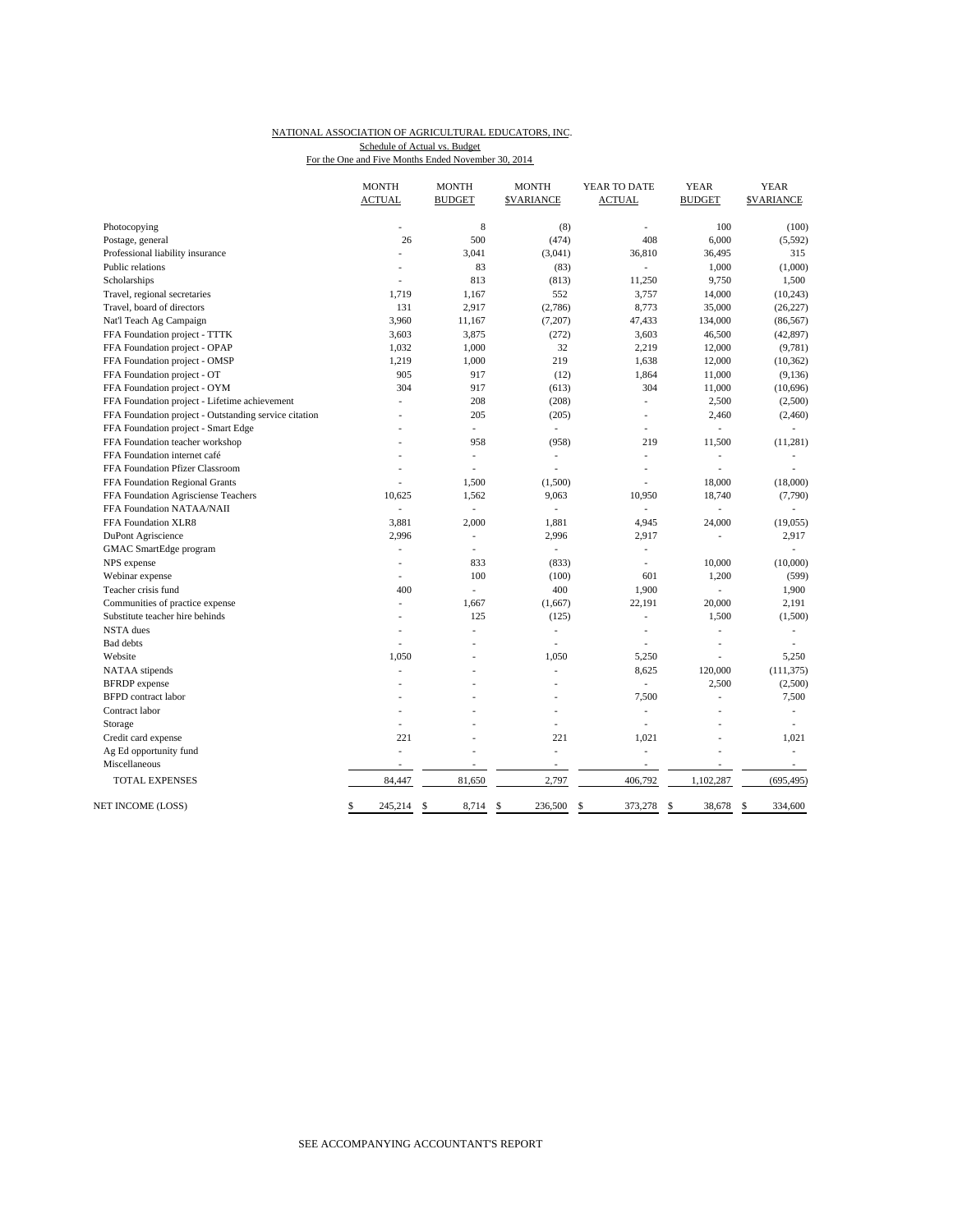## NATIONAL ASSOCIATION OF AGRICULTURAL EDUCATORS, INC. Schedule of Convention Revenue and Expenses

For the One and Five Months Ended November 30, 2014

|                                           | <b>MONTH</b>  |                          | <b>MONTH</b> |                | <b>MONTH</b> |                          | YEAR TO DATE |                          | <b>YEAR</b>   |                          | <b>YEAR</b>   |                   |
|-------------------------------------------|---------------|--------------------------|--------------|----------------|--------------|--------------------------|--------------|--------------------------|---------------|--------------------------|---------------|-------------------|
|                                           | <b>ACTUAL</b> |                          |              | <b>BUDGET</b>  |              | <b>SVARIANCE</b>         |              | <b>ACTUAL</b>            |               | <b>BUDGET</b>            |               | <b>\$VARIANCE</b> |
| <b>REVENUE</b>                            |               |                          |              |                |              |                          |              |                          |               |                          |               |                   |
| Convention, registration                  | \$            | 94,008                   | \$           | 8,333          | $\mathbf S$  | 85,675                   | $\mathbf{s}$ | 94,008                   | $\mathcal{S}$ | 100,000                  | <sup>\$</sup> | (5,992)           |
| Convention, tickets/workshops             |               |                          |              |                |              |                          |              |                          |               |                          |               |                   |
| Convention, trade show                    |               | 1,200                    |              |                |              | 1,200                    |              | 1,800                    |               |                          |               | 1,800             |
| Convention - Ideas Unlimited              |               |                          |              |                |              |                          |              |                          |               |                          |               |                   |
| <b>Convention - Teacher Mentor</b>        |               |                          |              |                |              |                          |              |                          |               |                          |               |                   |
| Convention scholarship fund               |               | 1,486                    |              |                |              | 1,486                    |              | 1,486                    |               |                          |               | 1,486             |
| Convention, sponsorships - FFA Foundation |               |                          |              | 2,917          |              | (2,917)                  |              | ä,                       |               | 35,000                   |               | (35,000)          |
| Convention, host state social             |               | 8,897                    |              | $\sim$         |              | 8,897                    |              | 8,897                    |               |                          |               | 8,897             |
| Convention, sponsorships                  |               | 2,250                    |              | 1,333          |              | 917                      |              | 9,500                    |               | 16,000                   |               | (6,500)           |
| <b>TOTAL REVENUE</b>                      |               | 107,841                  |              | 12,583         |              | 95,258                   |              | 115,691                  |               | 151,000                  |               | (35,309)          |
| <b>EXPENSES</b>                           |               |                          |              |                |              |                          |              |                          |               |                          |               |                   |
| Convention, plaques and trophies          |               | 4.348                    |              | 242            |              | 4.106                    |              | 4,765                    |               | 2,900                    |               | 1,865             |
| Convention, printing                      |               | 103                      |              |                |              | 103                      |              | 1,854                    |               |                          |               | 1,854             |
| Convention, miscellaneous                 |               |                          |              |                |              | ٠                        |              |                          |               | $\overline{\phantom{a}}$ |               |                   |
| Convention, awards                        |               |                          |              |                |              | ٠                        |              | 5,175                    |               | 7,000                    |               | (1, 825)          |
| Convention, photography                   |               |                          |              |                |              | ÷,                       |              |                          |               |                          |               |                   |
| Convention, meal functions                |               | 500                      |              | 833            |              | (333)                    |              | 2,535                    |               | 10,000                   |               | (7, 465)          |
| Convention, promotion and marketing       |               | 3,325                    |              | 208            |              | 3,117                    |              | 3,325                    |               | 2,500                    |               | 825               |
| Convention, postage and shipping          |               |                          |              | 167            |              | (167)                    |              |                          |               | 2,000                    |               | (2,000)           |
| Convention, equipment rental              |               |                          |              | 1,500          |              | (1,500)                  |              |                          |               | 18,000                   |               | (18,000)          |
| Convention, workshops                     |               |                          |              |                |              | ÷,                       |              |                          |               |                          |               |                   |
| Convention, host state social             |               | 8,890                    |              |                |              | 8,890                    |              | 8,890                    |               |                          |               | 8,890             |
| Convention, speakers                      |               |                          |              |                |              | ÷.                       |              |                          |               |                          |               |                   |
| Convention, trade show expense            |               |                          |              |                |              |                          |              |                          |               |                          |               |                   |
| Convention, tour expenses                 |               |                          |              |                |              |                          |              |                          |               |                          |               |                   |
| Convention, committee expense             |               | 1,787                    |              | 379            |              | 1,408                    |              | 1,787                    |               | 4,550                    |               | (2,763)           |
| Convention, sponsorships - FFA Foundation |               |                          |              | 2,917          |              | (2,917)                  |              |                          |               | 35,000                   |               | (35,000)          |
| Convention, travel/board of directors     |               | 3,812                    |              | 1,167          |              | 2,645                    |              | 3,812                    |               | 14,000                   |               | (10, 188)         |
| Convention, staff travel                  |               | 2,556                    |              | 583            |              | 1,973                    |              | 2,658                    |               | 7,000                    |               | (4, 342)          |
| Convention, other travel                  |               | $\overline{\phantom{a}}$ |              | $\overline{a}$ |              | $\overline{\phantom{a}}$ |              | $\overline{\phantom{a}}$ |               | ÷,                       |               | $\sim$            |
| <b>TOTAL EXPENSES</b>                     |               | 25,321                   |              | 7,996          |              | 17,325                   |              | 34,801                   |               | 102,950                  |               | (68, 149)         |
| NET INCOME (LOSS)                         | \$            | 82,520                   | S            | 4,587          | \$           | 77,933                   | \$           | 80,890                   | <sup>\$</sup> | 48,050                   | \$            | 32,840            |